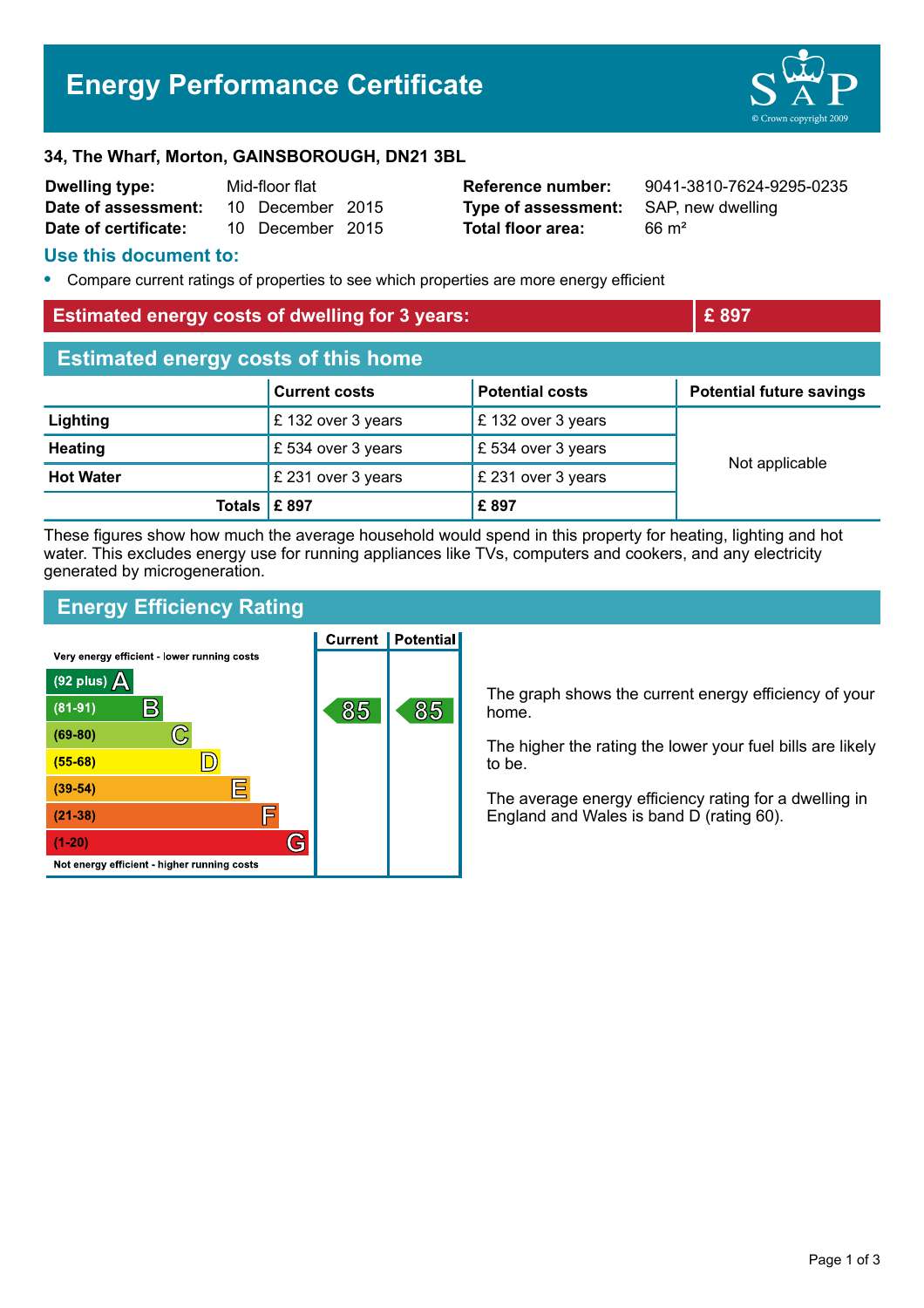**Energy Performance Certificate**

### **Summary of this home's energy performance related features**

| <b>Element</b>        | <b>Description</b>                                                | <b>Energy Efficiency</b> |
|-----------------------|-------------------------------------------------------------------|--------------------------|
| Walls                 | Average thermal transmittance 0.32 W/m <sup>2</sup> K             | ★★★★☆                    |
| Roof                  | (other premises above)                                            |                          |
| Floor                 | (other premises below)                                            |                          |
| Windows               | High performance glazing                                          | *****                    |
| Main heating          | Boiler and radiators, mains gas                                   | ★★★★☆                    |
| Main heating controls | Programmer, room thermostat and TRVs                              | ★★★★☆                    |
| Secondary heating     | None                                                              |                          |
| Hot water             | From main system                                                  | ★★★★☆                    |
| Lighting              | Low energy lighting in all fixed outlets                          | *****                    |
| Air tightness         | Air permeability 4.5 m <sup>3</sup> /h.m <sup>2</sup> (as tested) | ★★★★☆                    |

Thermal transmittance is a measure of the rate of heat loss through a building element; the lower the value the better the energy performance.

Air permeability is a measure of the air tightness of a building; the lower the value the better the air tightness.

Current primary energy use per square metre of floor area: 80 kWh/m² per year

## **Low and zero carbon energy sources**

Low and zero carbon energy sources are sources of energy that release either very little or no carbon dioxide into the atmosphere when they are used. Installing these sources may help reduce energy bills as well as cutting carbon. There are none provided for this home.

#### **Recommendations**

None.